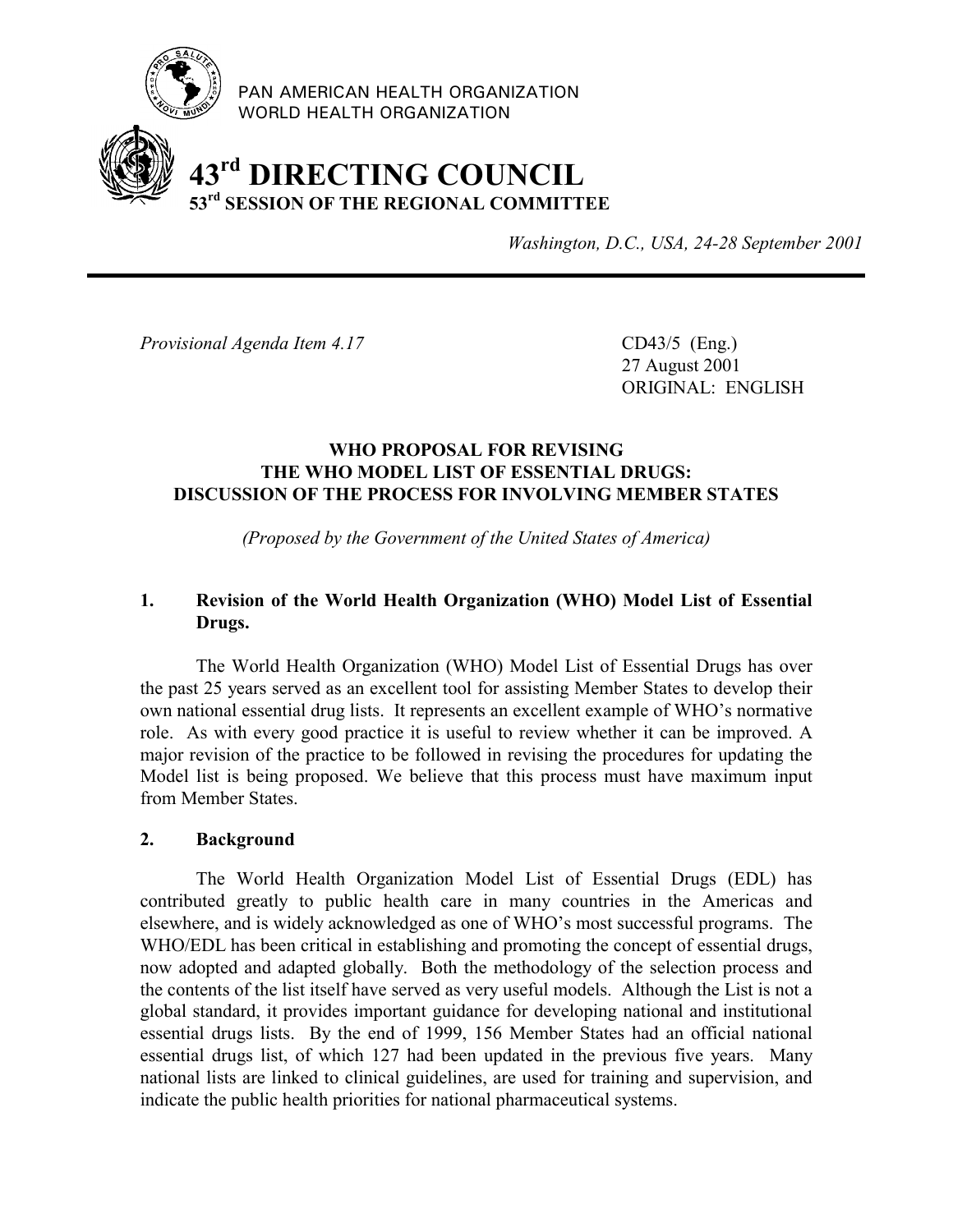CD43/5 (Eng.) Page 2

The WHO Expert Committee has updated the Model List every two years since 1977, and the latest revision took place in November 1999. The current  $11<sup>th</sup>$  Model List contains 306 active ingredients and is divided into a main list and a complementary list.

A WHO Expert Committee in 1999 decided that the EDL was in need of revision, and recommended that, as a matter of urgency, an overall review of the methodology of decision-making by the Committee be carried out.

## **3. Recent Developments**

Subsequent to the Expert Committee's discussions, a private "brainstorming" session hosted by a nongovernmental organization took place in September 2000 and an ad hoc Committee meeting was organized by the WHO staff of Health Technology and Pharmaceuticals (HTP), in March 2001 in Geneva, Switzerland. A several page Information Document was prepared for the May 2001 Executive Board  $(BB)^{1}$  A very brief discussion was held and the EB members asked that they be involved more directly in the substance of this issue. HTP staff then completed a document entitled "Updating and Disseminating the WHO Model List of Essential Drugs: The Way Forward."<sup>2</sup> The document was first circulated to Member States in June 2001, with comments requested by July 30, 2001. While a small number of Member States has submitted written comments, there has been no opportunity to discuss this major proposal within WHO governing bodies or at the Regional levels, and the active involvement of Member States has so far been missing in the revision process.

# **4. A Further Role for Member States**

Given the EDL's critical importance especially to primary health care, any proposed plan to make fundamental changes to the criteria, guidelines and procedures for selecting drugs and maintaining the EDL must be undertaken deliberately and with caution. Some of the proposals for changing the current EDL are major departures from past practice and can have wide-ranging implications for Member States. The EDL revision process not only requires, but could greatly benefit from, the active participation and input from Member States, including advice from national drug regulatory authorities. Member States must adopt and strongly support any resulting changes from the WHO/EDL revision process for them to be effective and embraced at national levels.

 $\overline{a}$ 

<sup>1</sup> Document EB 108/Inf. Doc./2, May 2001.

<sup>2</sup> Updating and Disseminating the WHO Model List of Essential Drugs: The Way Forward, WHO, Geneva, May 2001.